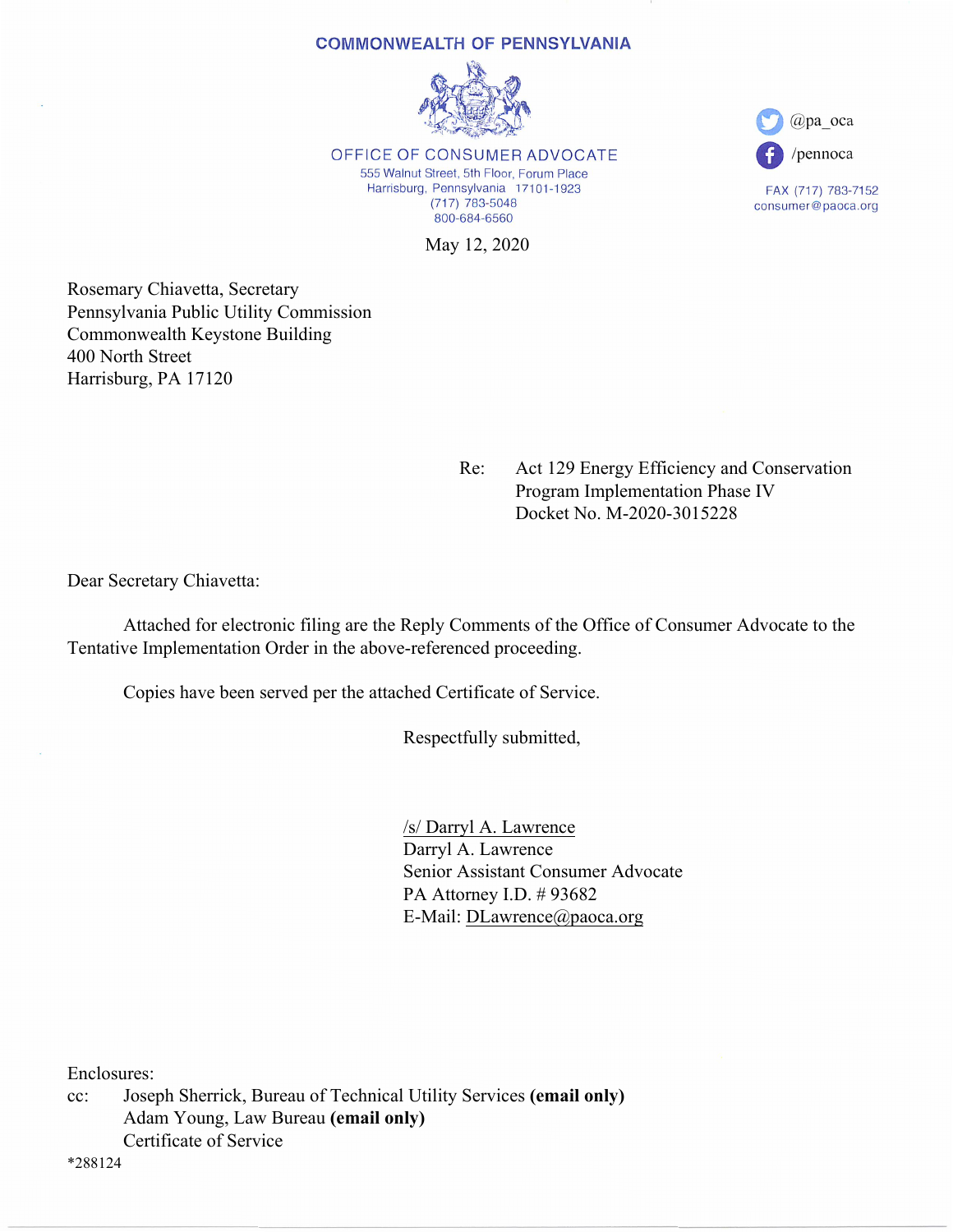## CERTIFICATE OF SERVICE

Re: Act 129 Energy Efficiency and Conservation : Docket No. M-2020-3015228 Program Implementation Phase IV :

I hereby certify that I have this day served a true copy of the following document, the Office of Consumer Advocate's Reply Comments to the Tentative Implementation Order, upon parties of record in this proceeding in accordance with the requirements of 52 Pa. Code §1.54 (relating to service by a participant), in the manner and upon the persons listed below:

Dated this  $12<sup>th</sup>$  day of May 2020.

## **SERVICE BY E-MAIL ONLY**

Richard A. Kanaskie, Esquire<br>
Bureau of Investigation & Enforcement<br>
Office of Small Business Advocate Bureau of Investigation  $&$  Enforcement Pennsylvania Public Utility Commission 555 Walnut Street Commonwealth Keystone Building 1<sup>st</sup> Floor, Forum Place<br>400 North Street, 2<sup>nd</sup> Floor Harrisburg, PA 17101-Harrisburg, PA 17120

Derrick Price Williamson, Esquire Barry A. Naum, Esquire Spilman Thomas & Battle PLLC Industrial Energy Consumers of PA 1100 Bent Creek Blvd. Suite 101 Mechanicsburg, PA 17050

Harrisburg, PA 17101-1923

/s/ Darryl A. Lawrence Darryl A. Lawrence Christy M. Appleby Senior Assistant Consumer Advocate Assistant Consumer Advocate PA Attorney I.D. # 93682 PA Attorney I.D. # 85824 E-Mail: [DLawrence@paoca.org](mailto:DLawrence@paoca.org) <br>E-Mail: [CAppleby@paoca.org](mailto:CAppleby@paoca.org)

Counsel for: Office of Consumer Advocate 555 Walnut Street 5th Floor, Forum Place Harrisburg, PA 17101-1923 Phone: (717) 783-5048 Fax: (717) 783-7152 Dated: May 12, 2020 \*288125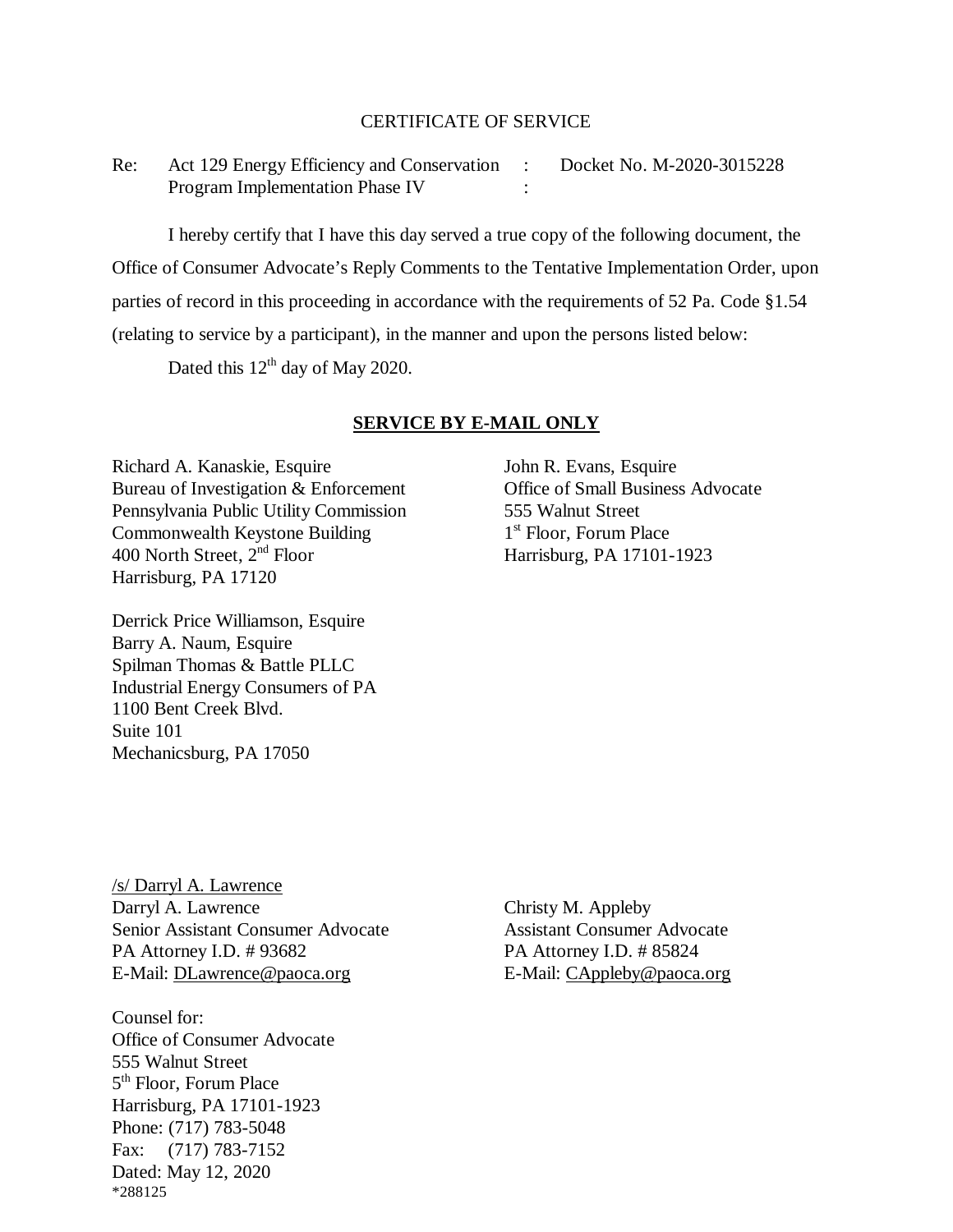# BEFORE THE PENNSYLVANIA PUBLIC UTILITY COMMISSION

Act 129 Energy Efficiency and Conservation : Docket No. M-2020-3015228 Program Implementation Phase IV :

REPLY COMMENTS OF THE OFFICE OF CONSUMER ADVOCATE

\_\_\_\_\_\_\_\_\_\_\_\_\_\_\_\_\_\_\_\_\_\_\_\_\_\_\_\_\_\_\_\_\_\_

\_\_\_\_\_\_\_\_\_\_\_\_\_\_\_\_\_\_\_\_\_\_\_\_\_\_\_\_\_\_\_\_\_\_\_

Darryl A. Lawrence Senior Assistant Consumer Advocate PA Attorney I.D. # 93682 E-Mail: DLawrence@paoca.org

Christy M. Appleby Assistant Consumer Advocate PA Attorney I.D. # 85824 E-Mail: CAppleby@paoca.org

Counsel for: Tanya J. McCloskey Acting Consumer Advocate

Office of Consumer Advocate 555 Walnut Street 5th Floor, Forum Place Harrisburg, PA 17101-1923 Phone: (717) 783-5048 Fax: (717) 783-7152 Dated: May 12, 2020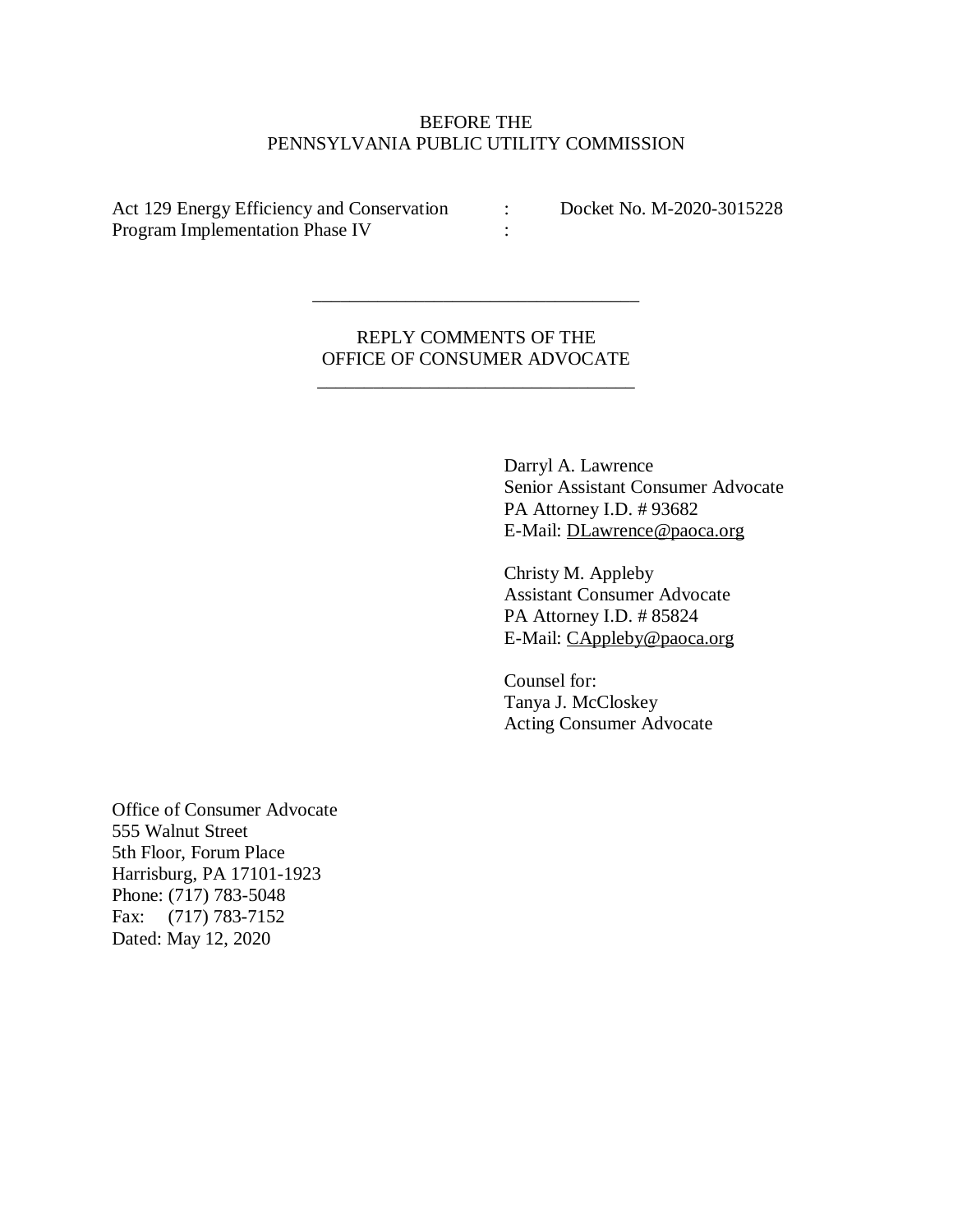<span id="page-3-0"></span>

| Ι.  |    | Table of Contents<br>$\bf INTRODUCTION \dots 11$ |  |
|-----|----|--------------------------------------------------|--|
| II. |    |                                                  |  |
|     | A. |                                                  |  |
|     | B. |                                                  |  |
|     | C. |                                                  |  |
|     | D. |                                                  |  |
|     | Е. |                                                  |  |
|     | F. |                                                  |  |
|     | G. |                                                  |  |
|     | Н. |                                                  |  |
|     | I. |                                                  |  |
|     |    |                                                  |  |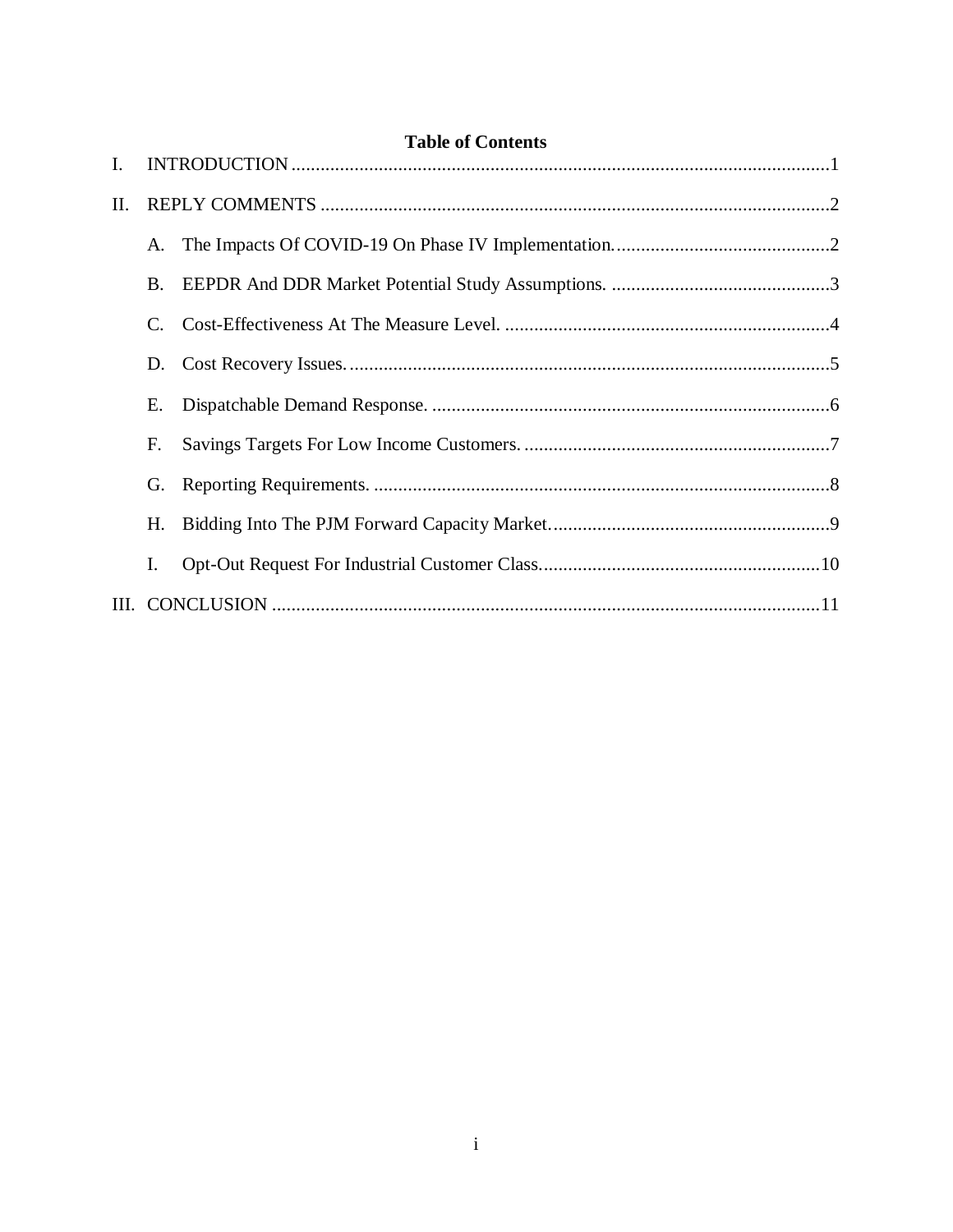#### I. INTRODUCTION

On April 29, 2020, Comments were filed to the Commission's Tentative Implementation Order regarding Phase IV of the Act 129 Energy Efficiency and Demand Response Programs (Act 129 Plans or EE&C Plans). 66 Pa.C.S. Section 2806.1 *et seq.* In addition to the Comments filed by the Office of Consumer Advocate (OCA), the OCA found 26 other stakeholders or stakeholder groups (collectively, stakeholders) filed Comments to the Tentative Implementation Order (T.O.) raising a wide range of issues. The OCA reviewed Comments filed by the following stakeholders: Advanced Energy Management Alliance (AEMA); Alltogethernowpa (Brent Groce); Coalition for Affordable Utility Service and Energy Efficiency in Pennsylvania (CAUSE-PA); Clean Air Board of Central Pennsylvania (Clean Air Board); Commission on Economic Opportunity (CEO); CPower (CPower); Duquesne Light Company (Duquesne Light); EarthJustice, National Resources Defense Council, Citizens for Pennsylvania's Future, Clean Air Council, Philadelphia Climate Works, POWER, 350 Philadelphia (collectively, Environmental Stakeholders); Ecobee (Ecobee); Enel North America, Inc. (Enel); Energy Association of Pennsylvania (EAP); FirstEnergy Companies (FirstEnergy); Housing Alliance of Pennsylvania (Housing Alliance); Industrial Energy Consumers of Pennsylvania (IECPA); Pennsylvania Energy Consumer Alliance, Met-Ed Industrial Users Group, Penelec Industrial Customer Alliance, Philadelphia Area Industrial Energy Users Group, PP&L Industrial Customer Alliance, and West Penn Power Industrial Intervenors (collectively Industrial Customers); Keystone Energy Efficiency Alliance (KEEA); Andrew Melman (Melman); Office of Small Business Advocate (OSBA); Oracle Corporation (Oracle); PECO Energy Company (PECO); PPL Electric Utilities Corporation (PPL); Pennsylvania Energy Efficiency for All Coalition (PA-EEFA); Pennsylvania Weatherization Task Force (PA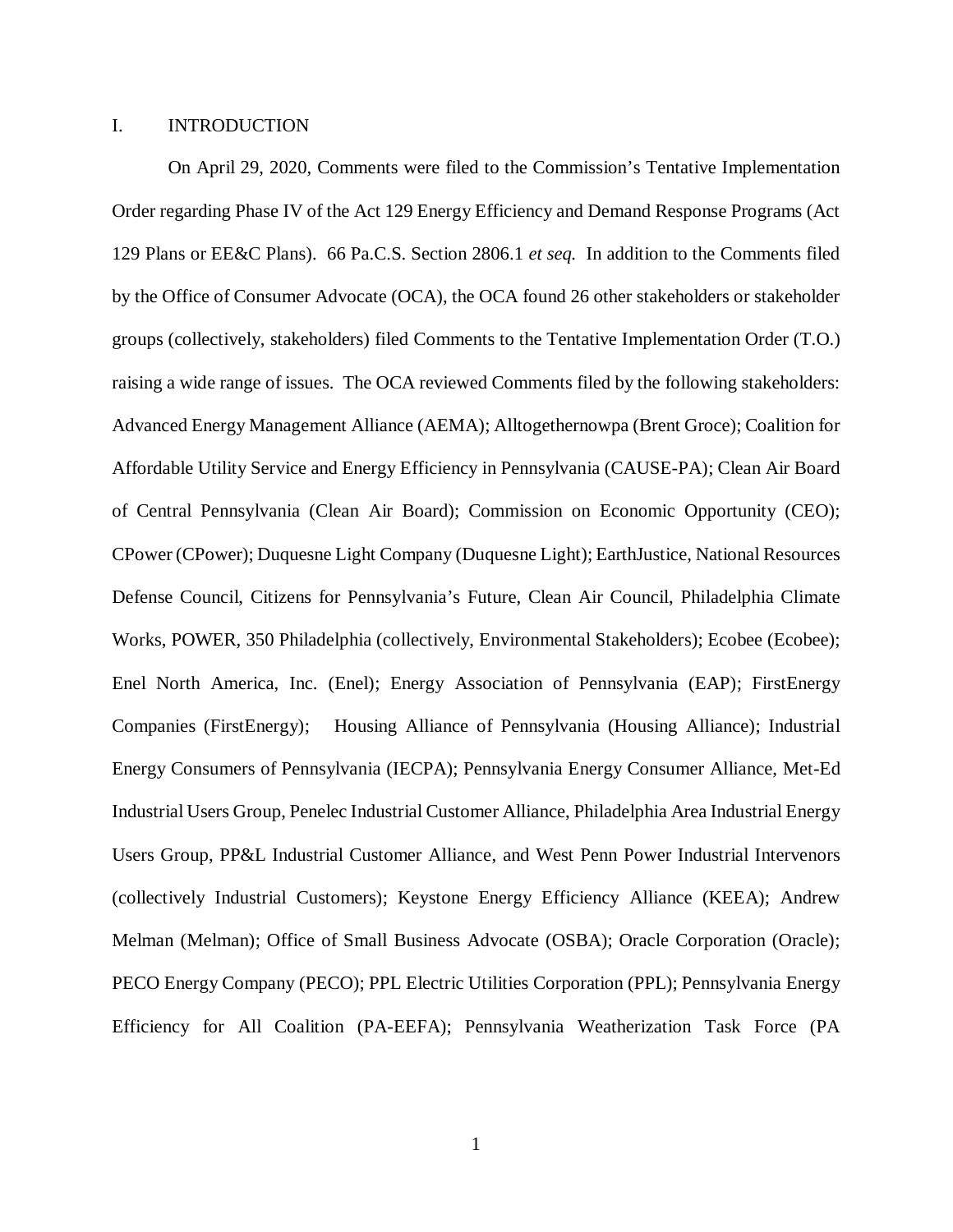Weatherization Task Force); The Sustainable Energy Fund of Central Eastern Pennsylvania (SEF); Kenneth Zenkevich (Zenkevich); and Russell Zerbo (Zerbo).

The breadth of the comments, as well as the thoughtfulness of the Comments, was significant. The OCA will be unable to reply to each point raised by the many stakeholders. In these Reply Comments, the OCA will address some key points. The OCA's failure to reply to a specific point raised by another stakeholder or stakeholder group should not be interpreted as agreement with that position. The OCA reserves its rights to respond to issues during the development of the Phase IV EE&C Plans.

# <span id="page-5-0"></span>II. REPLY COMMENTS

## <span id="page-5-1"></span>A. The Impacts Of COVID-19 On Phase IV Implementation.

Almost every stakeholder filing comments identified impacts that the COVID-19 pandemic will have on efforts for the completion of Phase III and the development of Phase IV. There was nearly unanimous agreement amongst those stakeholders commenting on this issue that any Phase IV targets established based on the Market Potential Studies conducted before the COVID-19 pandemic may not be valid or relevant. See, *e.g.*, EAP Comments at 2-3; PECO Comments at 12; PPL Comments at 5; IECPA Comments at 2; Industrial Customer Comments at 14; OCA Comments at 5-7. The stakeholders have suggested different approaches to this problem, ranging from delays for the implementation of Phase IV to establishing a further process to seek relief from any targets that may be established based on the EEPDR Market Potential Study. *Cf.*, IECPA Comments at 2; OCA Comments at 1 to EAP Comments at 4-7. While it is undeniable in the OCA's view that the impact of COVID-19 on both Phase III and Phase IV must be addressed, the OCA submits that this should be done in a manner that does not waste scarce and valuable resources. To that end, the OCA supports a delay in the implementation of Phase IV as set forth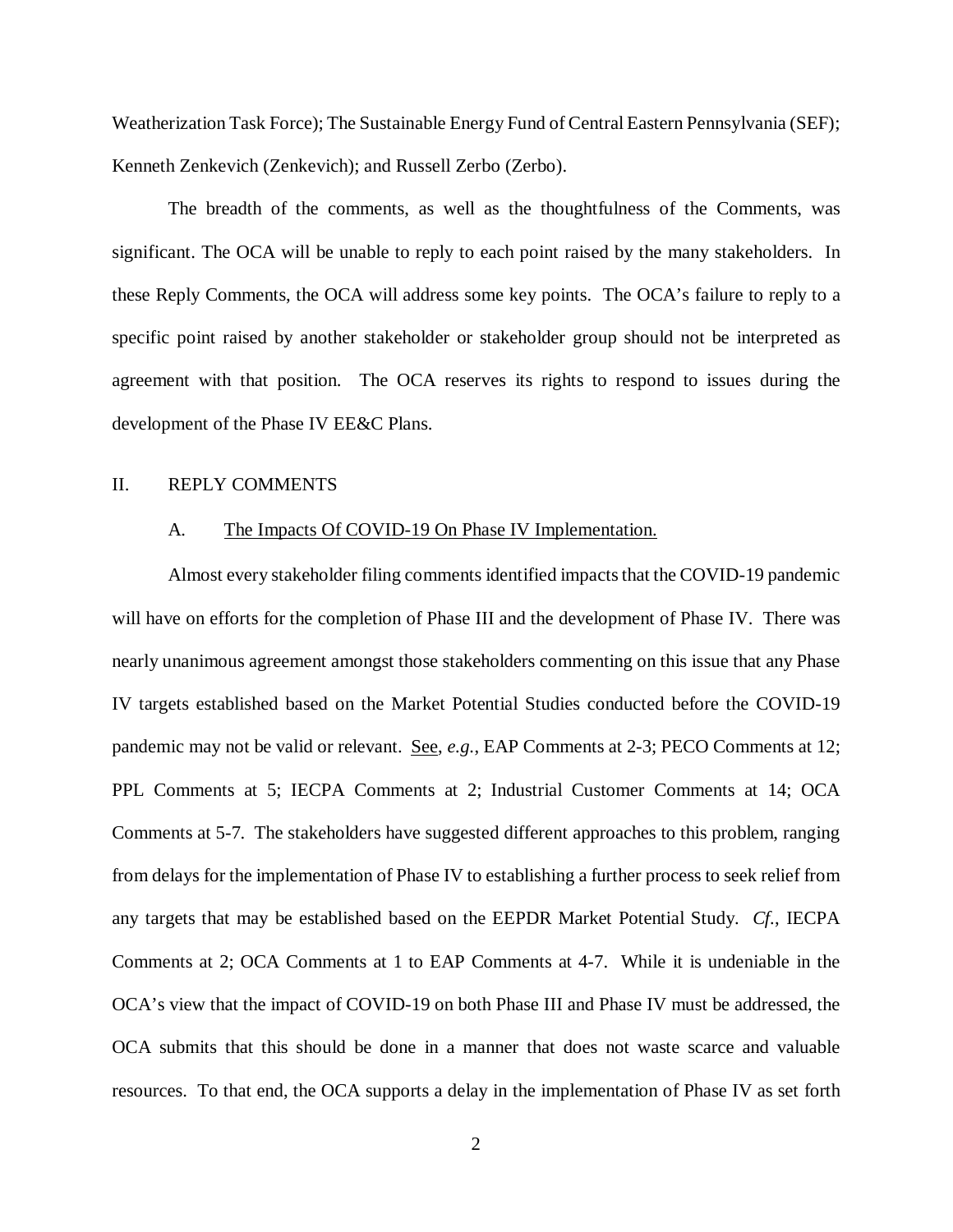in the OCA's Comments. OCA Comments at 5-7. The OCA appreciates the position of the utility stakeholders that are recommending an additional process in the future for adjusting targets and other requirements that may be set now based on the EEPDR Market Potential Study, but such additional process would consume additional time and resources that may be in short supply for many of the stakeholders for the foreseeable future.

Based on the Comments received, the OCA urges the Commission to delay the implementation of Phase IV until such time as the impacts of COVID-19 can be fully and properly addressed. The OCA set forth its recommendations in this regard in its Comments at pages 5-7.

#### <span id="page-6-0"></span>B. EEPDR And DDR Market Potential Study Assumptions.

Numerous stakeholders identified concerns with the EEPDR Study and the DDR Study, aside from the COVID-19 impacts. See, *e.g.*, Duquesne Comments at 3-7; FirstEnergy Comments at 13-14; KEEA Comments at 6-7; SEF Comments at 3; CAUSE-PA Comments at 8, PPL Comments at 5-10. Both PPL and EAP also noted the fact that the Commission was unable to convene a stakeholder meeting due to COVID-19, leaving many outstanding questions. The stakeholders identified a wide range of concerns with the EEPDR and DDR Market Potential Studies that require resolution.

As the OCA discussed in its Comments, the OCA agrees with the stakeholders that the EEPDR Potential Study, upon which the consumption reduction targets and peak demand reduction targets are based, requires further analysis before it can be used as a basis for establishing Phase IV program parameters. The OCA supports more thorough review of the EEPDR Potential Study before setting consumption reduction targets or making final decisions regarding the inclusion of a demand response component to Phase IV. In regard to the impacts of COVID-19, as discussed in the OCA's Comments Section II, the EEPDR Study should be revisited, or at a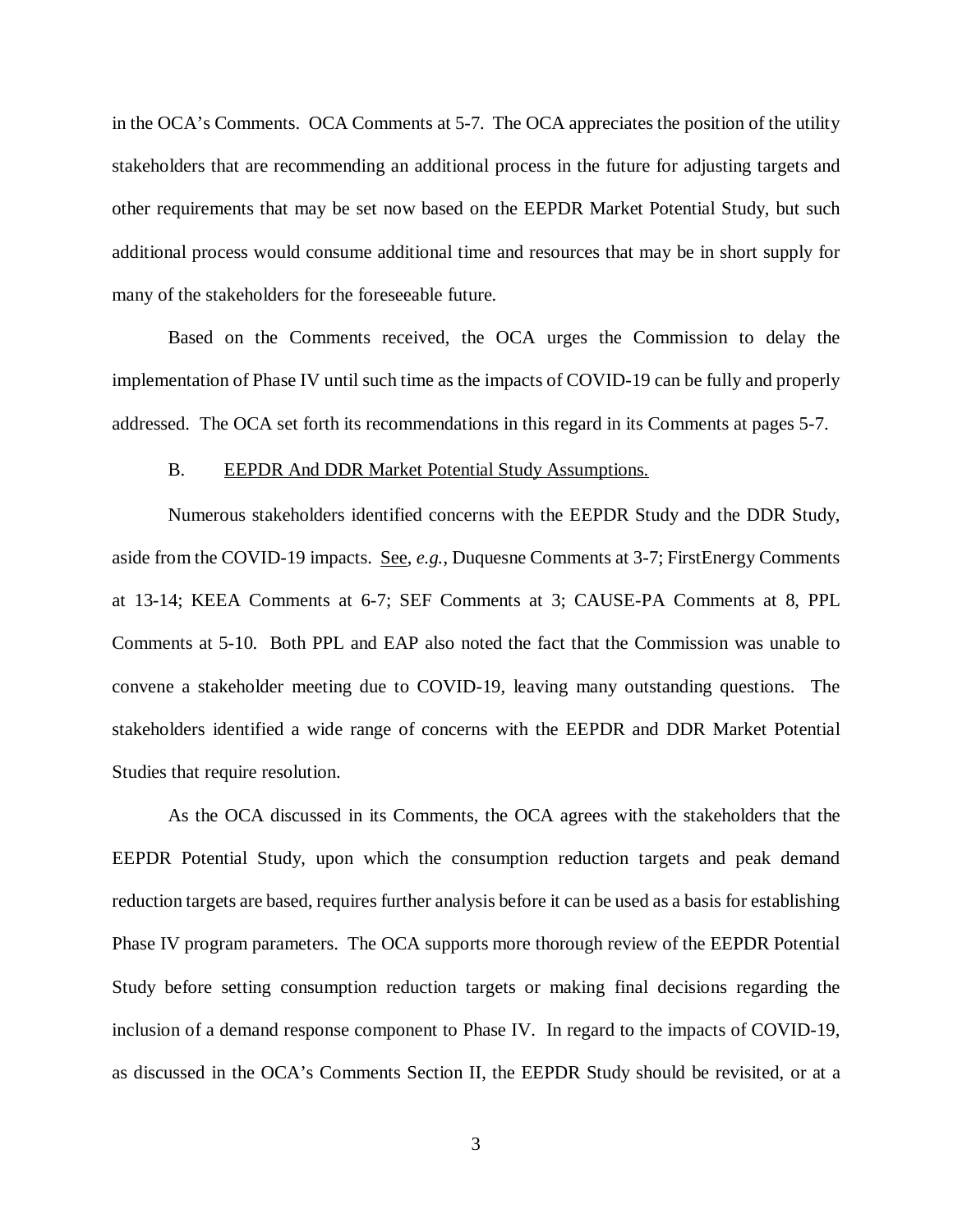minimum additional sensitivity analyses should be run, to address the impacts of COVID-19. See, OCA Comments at 5-7. It is first necessary, however, to resolve the numerous issues raised by the stakeholders regarding the EEPDR Study before performing any revisions or sensitivities related to COVID-19.

#### <span id="page-7-0"></span>C. Cost-Effectiveness At The Measure Level.

In their Comments, the Industrial Customers recommended that the savings targets should be based on achieving a TRC of 1.0 at the measure level. Industrial Customers Comments at 18. In the Tentative Implementation Order, the Commission proposed to continue its prior practice of requiring a TRC above 1.0 at the portfolio level, but allowing measures that may have a TRC below 1.0 in the comprehensive portfolio. T.O. at 15. The OCA agrees with the Commission and continues to support the approach that allows some measures to have a TRC below 1.0 if the portfolio has a TRC above 1.0.

As the Commission sets forth in the T.O., the Commission is encouraging comprehensive programs as such programs are more beneficial to customers. T.O. at 15. The Commission noted that while cost-effectiveness is always a priority, an individual program does not have to be costeffective in order to be implemented as long as the EE&C Plan as a whole is cost-effective. T.O. at 15. The Commission has used this test in all of the Phases.

The OCA submits that the Commission should maintain its approach to comprehensive programs. Cost-effectiveness should not be assessed at the measure level alone. Comprehensive programs provide a mix of measures designed to meet varying needs of customers, allow for broad participation from a wider demographic, and provide deeper and sometimes longer lasting savings. In addition, a comprehensive program assessed at the portfolio level allows pilot measures to be tested and developed.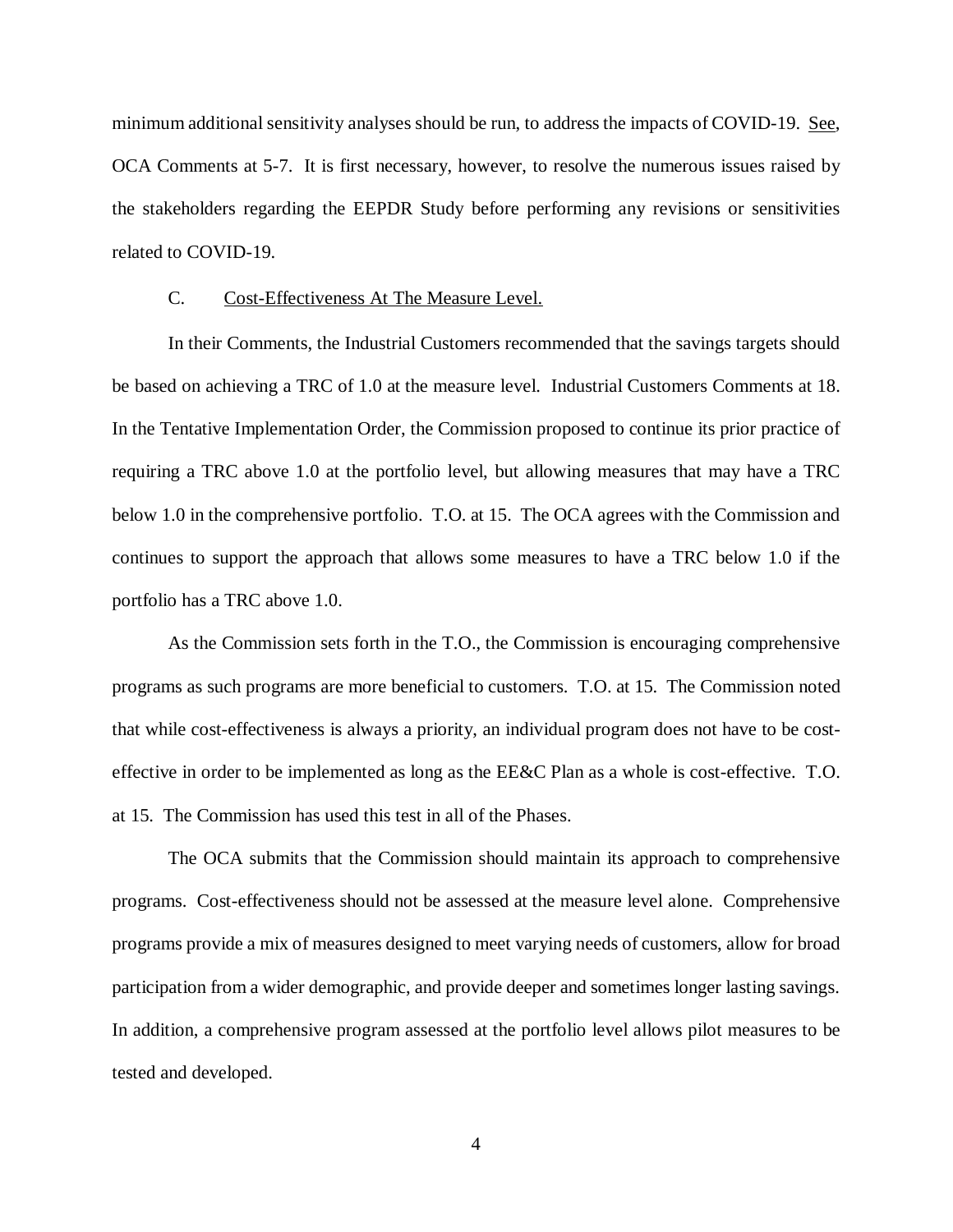Continuing to assess cost effectiveness at the portfolio level will not be harmful to consumers as the Commission reserves the ability provided by statute to terminate a measure. Specifically, if the Commission determines that a measure included in a plan will not allow the EDC to achieve the required consumption reductions in a cost-effective manner, the Commission may terminate the use of that measure. T.O. at 45. With this safeguard, the OCA submits that the Commission's existing approach to allow measures that have a TRC below 1.0 while the portfolio has a TRC above 1.0 should be continued.

### D. Cost Recovery Issues.

<span id="page-8-0"></span>Several stakeholders addressed cost recovery and the allocation of costs for Phase IV. See, *e.g.*, IECPA Comments at 4-5; CAUSE-PA Comments at 26-27. IECPA recommends that administrative costs be allocated to the customer classes on a per customer basis rather than on a per kilowatt-hour basis or peak demand basis as is currently done. IECPA Comments at 5. The OCA submits that allocating administrative costs on a per customer basis is not consistent with cost causation principles. The Act 129 costs are caused by efforts to provide energy and peak demand savings and should be allocated on that basis.

As the Commission's T.O. provides, EE&C costs should be allocated using reasonable and generally acceptable cost-of-service principles. T.O. at 72. The Commission states that once the EDC has developed an estimate of the total EE&C costs, the EDC should allocate those costs to each of its customer classes that will benefit from the measures or programs to which the costs relate. Administrative costs are to also be allocated following reasonable and generally acceptable cost-of-service principles. In that the programs relate to energy savings and peak demand reductions, allocating the administrative costs in this manner is fully in accord with cost-of-service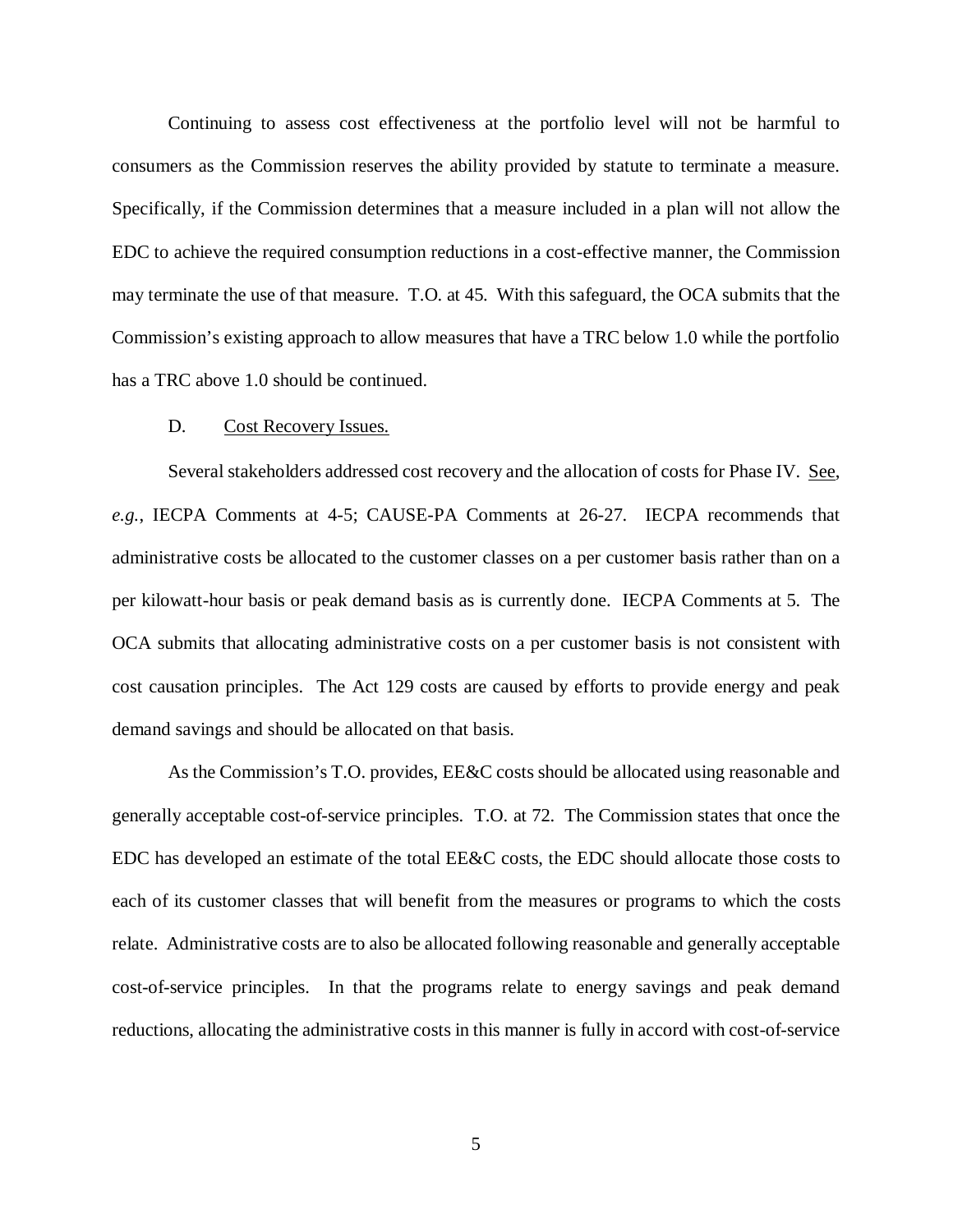principles. As such, IECPA's suggestion to allocate administrative costs on a per customer basis should be rejected.

CAUSE-PA recommends that CAP customers and confirmed low income customers be excluded from the EE&C Riders. CAUSE-PA Comments at 26-27. As the Commission points out in its Tentative Order, although there is great concern for the difficulties experienced by low income customers in paying their energy bills, the Act does not provide for such exclusion and it would be difficult to determine a way to make such an exclusion. T.O. at 72. The OCA would also note that "confirmed low income" customers are only a subset of all low income customers in an EDC's service territory. From the information available to most EDCs, it is not possible to identify all low income customers. Those low income customers not identified by the EDC would then have to absorb additional costs.

The OCA agrees with the Commission that we should design programs to reach as many low income customers as possible and encourage participation by low income customers in the EE&C programs. T.O at 72-73.

## <span id="page-9-0"></span>E. Dispatchable Demand Response.

Several stakeholders supported the exclusion of the Dispatchable Demand Response as set forth in the DDR Potential Study for Phase IV. See, Industrial Customers Comments at 16; OSBA Comments at 3; PECO Comments at 9. PECO appears to assume that the Commission's Order allows for the voluntary continuation of demand response programs but the OCA would request that the Commission make this clear. The OCA supports the voluntary continuation of demand response programs without a requirement to bid the demand reductions into the PJM PSA mechanism. See, OCA Comments at 14-18.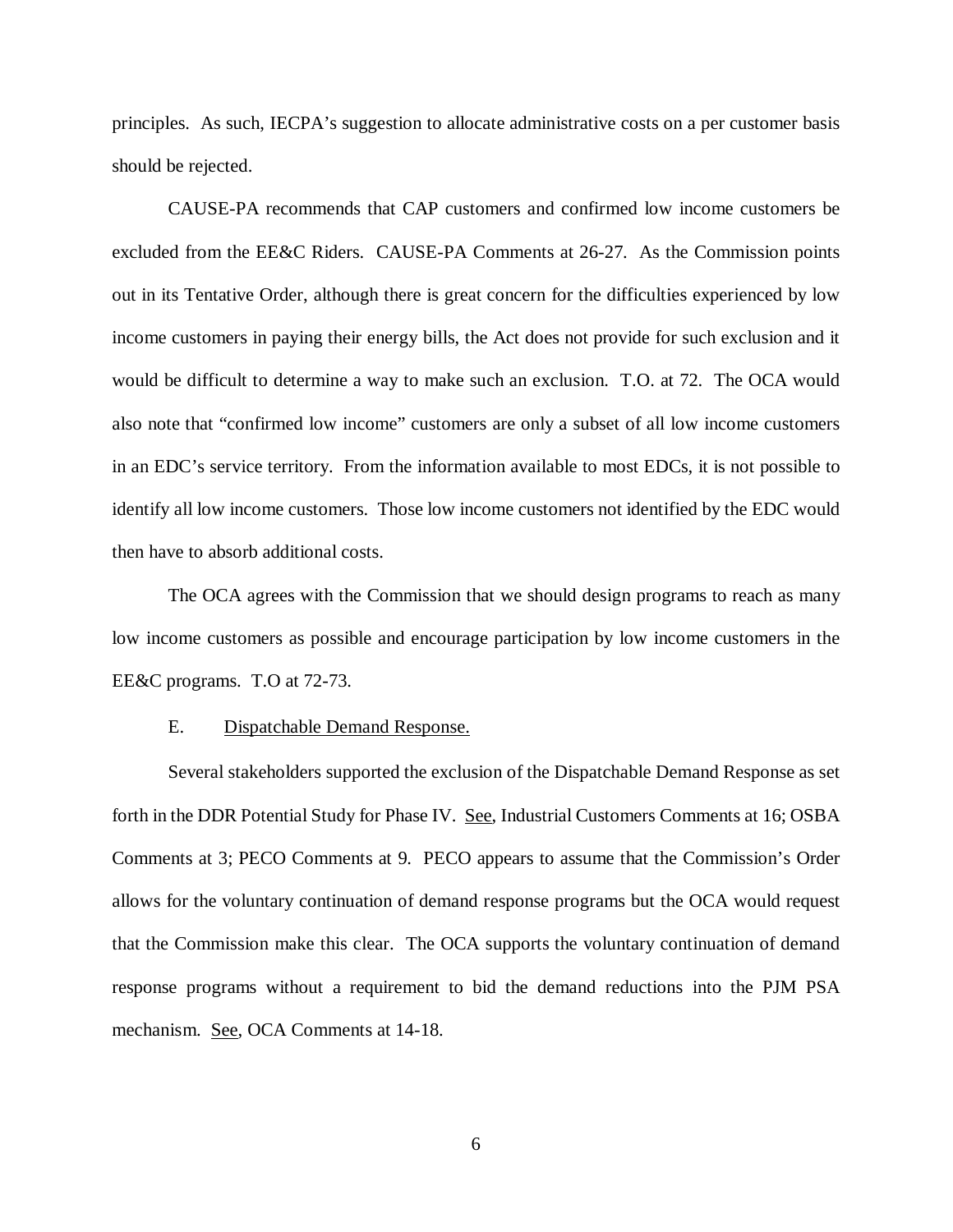Several stakeholders supported the continuation of the current demand response program design for Phase IV, as did the OCA. See, AEMA Comments at 5-7; Enel Comments at 3-7. See also, Brent Groce Comments at 1; Clean Air Board Comments at 1; Zerbo Comments at 1; Zenkevich Comments at 1. As Advanced Energy Management Alliance and Enel North America point out, the commercial sector was excluded from demand response under the DDR Potential Study even though it can be extremely cost-effective. AEMA Comments at 2-3; Enel Comments at 2. Advanced Energy Management Alliance shows that on a cost basis, peak demand savings achieved through demand response programs can be obtained at a "fraction of the cost." AEMA Comments at 12. These stakeholders also point out that dual participation of commercial demand response in Act 129 and PJM is not likely to result in double compensation as historically, the Act 129 events and the PJM emergency events have not occurred at the same time.

Advanced Energy Management Alliance also conducted an analysis that showed that continuation of the Phase III demand response programs would result in \$53 million of net benefit. AEMA Comments at 12. The OCA's expert had conducted a similar type of analysis also showing significant net benefits from the continuation of Phase III demand response programs. OCA Comments at 17-18.

The OCA supports the continuation of Phase III demand response programs. At a minimum, EDCs that have invested in demand response should be allowed to continue the programs without a requirement to bid into the PJM PSA mechanism so as to not lose the value of those investments.

## <span id="page-10-0"></span>F. Savings Targets For Low Income Customers.

Several stakeholders commented that the low income carve out of 5.8% of savings and 12.7% of the budget was not explained and is too low. See, PA-EEFA Comments at 12; CEO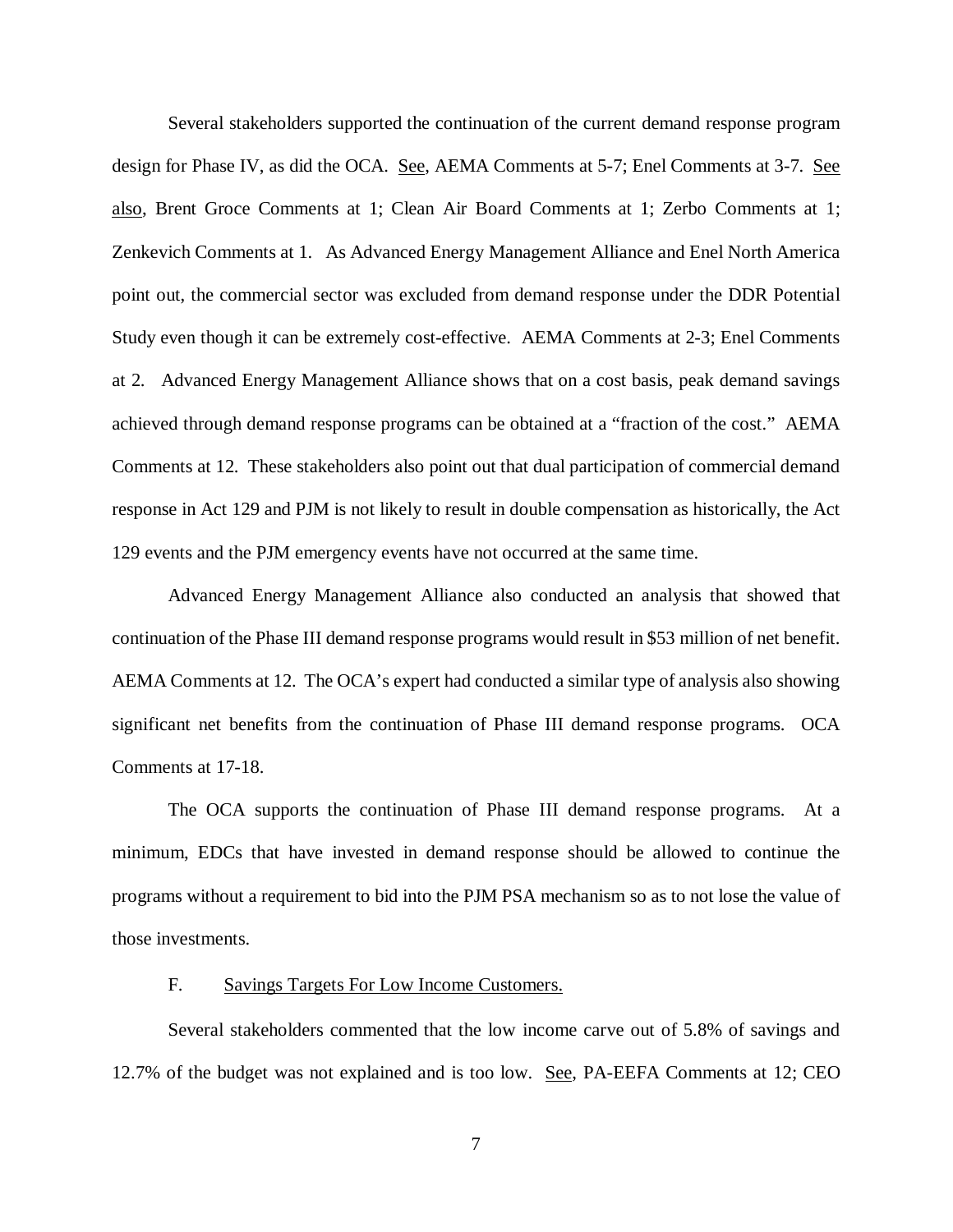Comments at 2; PA Weatherization Task Force Comments at 2; CAUSE-PA Comments at 9; Environmental Stakeholders at 23-24. As these stakeholders note, the 5.8% of overall savings target is lower on a kilowatt-hour basis than the Phase III target since the overall Phase IV savings target is lower. Id. The OCA shares these concerns. As the OCA also pointed out in its Comments, it appears as if the acquisition costs in the EEPDR Market Potential Study may be high, thus impacting the level of achievable savings, including the low income savings. The OCA also noted that the minimum low income savings target was established by PECO's low income potential, which is projected to have the highest acquisition cost. <u>See</u>, T.O. at 16. By contrast, the EEPDR Market Potential Study identified Penn Power as having the highest low income potential of 9.4% of its consumption reduction target, almost double that of PECO. See, T.O. at 16.

The OCA agrees with the recommendations to revisit and increase the level of low income savings that should be achieved by the Phase IV EE&C Plan.

# <span id="page-11-0"></span>G. Reporting Requirements.

Numerous stakeholders provided recommendations to improve the reports provided to the

Commission. Some of the recommendations include:

- Streamlining reports to include fewer tables that present consolidated information that assists with development and review. Review reporting formats in other jurisdictions. (EAP Comments at 12)
- Create consistent, standardize reporting for multifamily solutions in annual reports, including reporting the number of buildings and units served separately. (Housing Alliance Comments at 4-5; PA-EEFA Comments at 22)
- Report on solutions to public housing, when possible, including number of units and buildings, as well as the name of the building. (Housing Alliance Comments at 4-5)
- CSP costs for each EE&C measure should be reported and stated separately from any compensation provided to the customers of the CSP service. Payments to CSPs outside of compensation for customer work should be publicly available and classified as administrative costs. (Industrial Customers Comments at 26-27)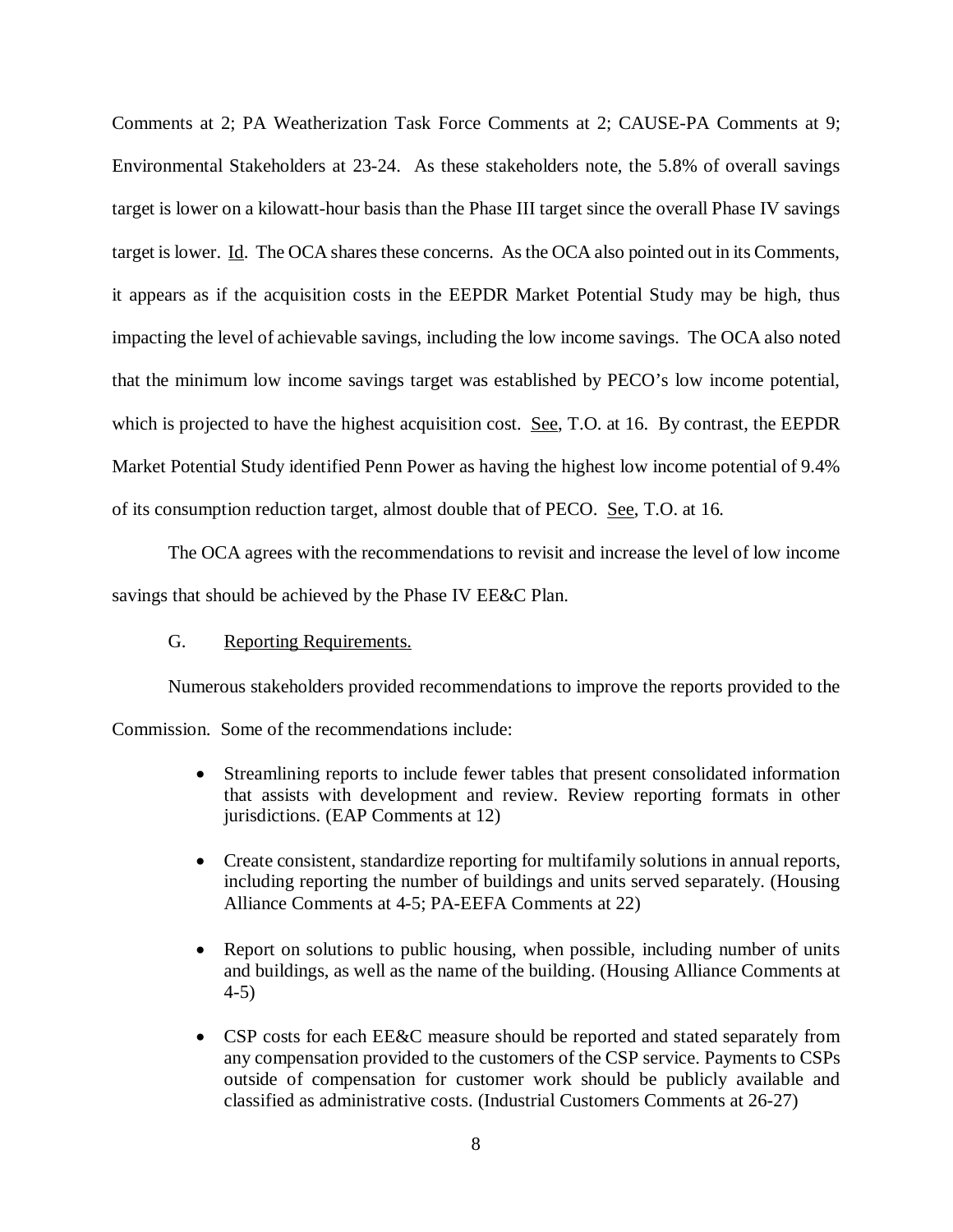- Further delineate administrative costs to allow for comparative analysis and to ascertain if the expenses are just and reasonable. Delivery and installation of measures should be tracked separately from costs associated with back-office administrative and program support tasks. (CAUSE-PA Comments at 19-20)
- Require details on how much of the non-residential load in each rate class is accounted for by GNI customers and how much of non-residential EE&C spending for each rate class is dedicated to GNI participants. (OSBA Comments at 4-5)
- Improve low-income program data collection and standardize its reporting (CAUSE-PA Comments at 19).

The OCA submits that these suggestions and other reporting improvements should be considered. Standardization of the data collection and reporting will assist in making appropriate comparisons of the programs as well as assist the Commission in its oversight function. The Commission should consider convening a working group to further improve and standardize the reporting on Act 129 Programs.

## H. Bidding Into The PJM Forward Capacity Market.

<span id="page-12-0"></span>In its Comments, the OCA expressed its reservations about the Commission's proposal to require EDCs to bid a portion of the peak demand savings from energy efficiency measures into PJM's forward capacity market (FCM). OCA Comments at 20-21. Several stakeholders raised numerous concerns with the Commission's proposal. See, *e.g.*, CPOWER Comments at 1-2; KEEA Comments at 17-18; Duquesne Light Comments at 11-12; Industrial Customers Comments at 20-23; PECO Comments at 12. The OCA submits that the Comments present sufficient reason for the Commission to eliminate any requirement for bidding into the PJM forward capacity market as part of Phase IV. The OCA would further note that as the Industrial Customers point out, the uncertainty and potential cost increases with bidding into the PJM capacity market, particularly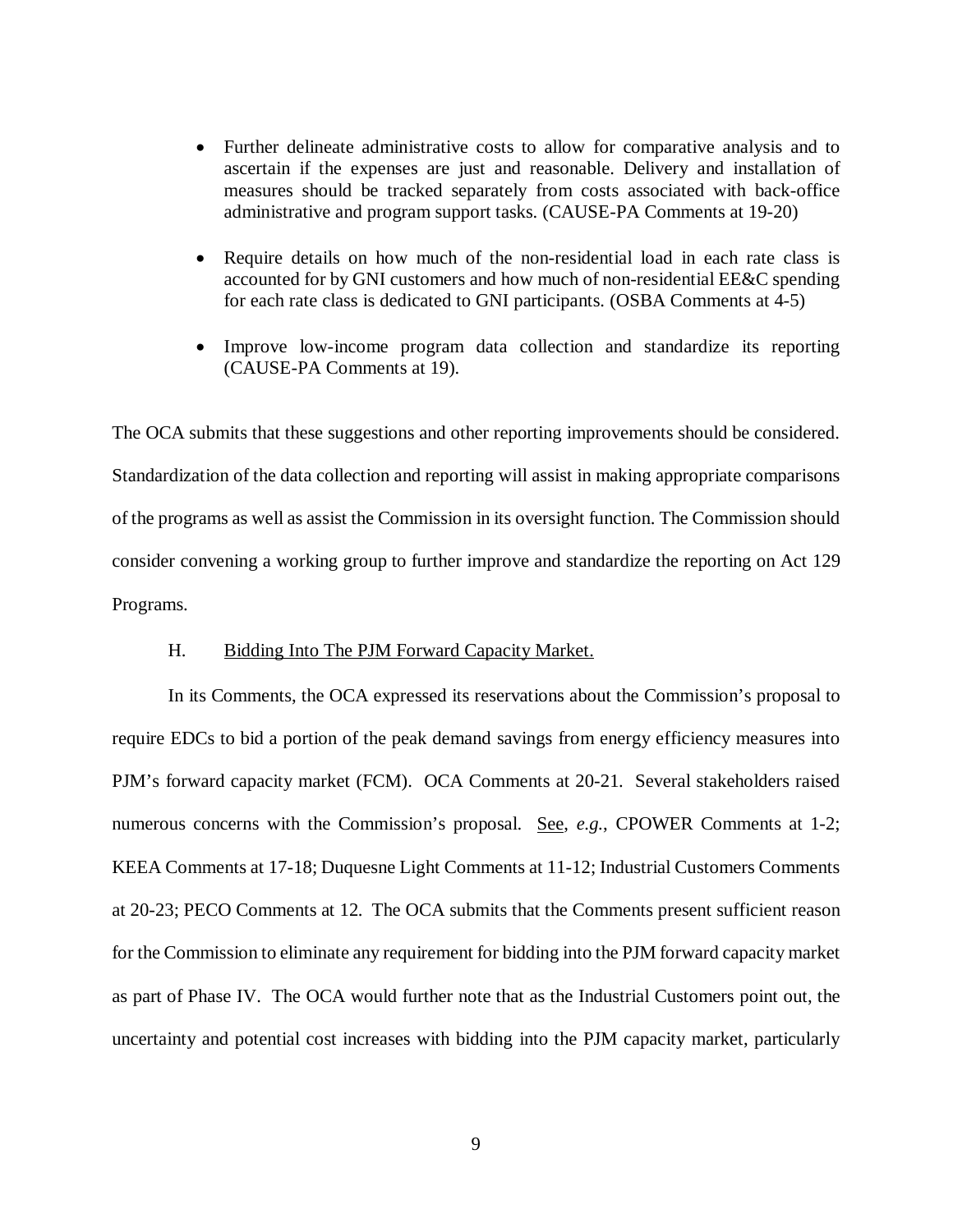under the recent Order by the Federal Energy Regulatory Commission (FERC) and the expanded PJM Minimum Offer Price Rule (MOPR), argue against any mandatory bidding.

FirstEnergy has proposed that if the Commission requires bidding into the PJM forward capacity market, the EDC should be allowed to share in any proceeds that result. FirstEnergy Comments at 12. FirstEnergy does not address sharing in any penalties that may result. As the Commission made clear in the T.O., it was not going to entertain any alternative rates or ratemaking mechanisms in this docket. T.O. at 68. The Commission correctly notes that any incentive mechanisms must be addressed in the context of a base rate case. T.O. at 68. The OCA would also note that the surcharge mechanism under Section 2806.1(k)(1) does not include such incentive costs. FirstEnergy's proposal should be rejected.

## <span id="page-13-0"></span>I. Opt-Out Request For Industrial Customer Class.

IECPA and the Industrial Customers propose that an opt-out be implemented for the largest commercial and manufacturing customers. IECPA Comments at 3; Industrial Customers Comments at 2. The OCA would question whether such an opt-out is permitted under Act 129. Even if it were permitted, an opt-out would raise significant questions about the need for adjustments to the budgets as well as adjustment to the savings targets. As the OCA understands the EEPDR Market Potential Study, the targets are based on achievable savings across all customer classes. To eliminate one customer class, or the majority of customers in one class, would greatly impact the savings that can be achieved. In addition, an opt-out by some customers from paying the surcharge would shift cost burdens to other customers and other customer classes. If any optout is found to be legal and is contemplated, it would require a re-examination of the budget levels, the savings targets and the program design.